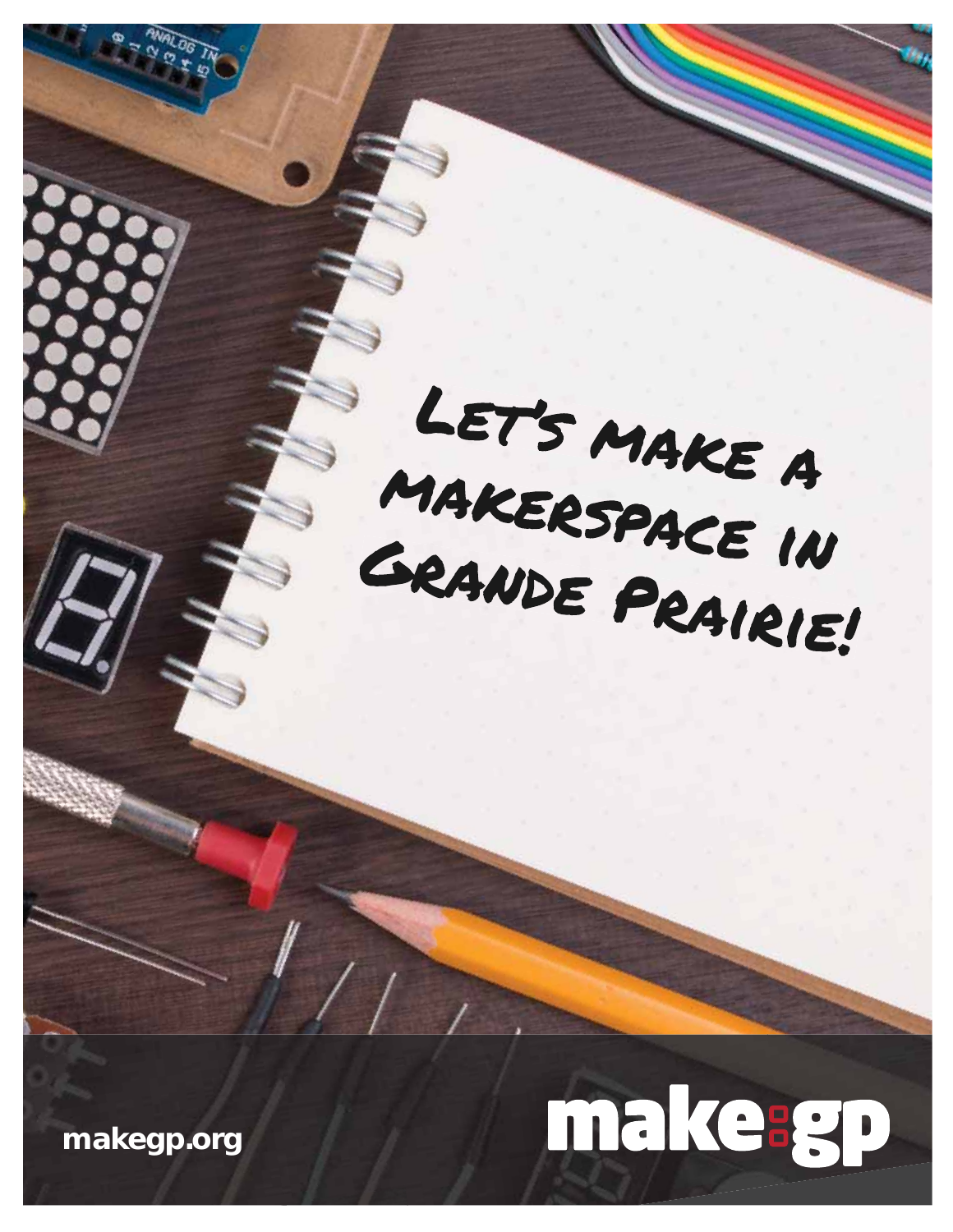*The Peace Region Makerspace Society is a non-profit society whose mandate is to build and run a Makerspace in our community.*

## **What is a "Makerspace", exactly?**

## *"A Gym Membership for Tools"*

"A makerspace [also called a Hackspace] is a collaborative work space inside a school, library or separate public/private facility for making, learning, exploring and sharing that uses high tech to no tech tools. These spaces are open to kids, adults, and entrepreneurs and have a variety of maker equipment including 3D printers, laser cutters, cnc machines, [woodworking machines, electronics (Arduino, etc),] soldering irons and even sewing machines."





New York Hall of Science Makerspace **Gelardin New Media Centre's Pop-up Makerspace** 





Rochester Makerspace **Harvey Mudd College Makerspace**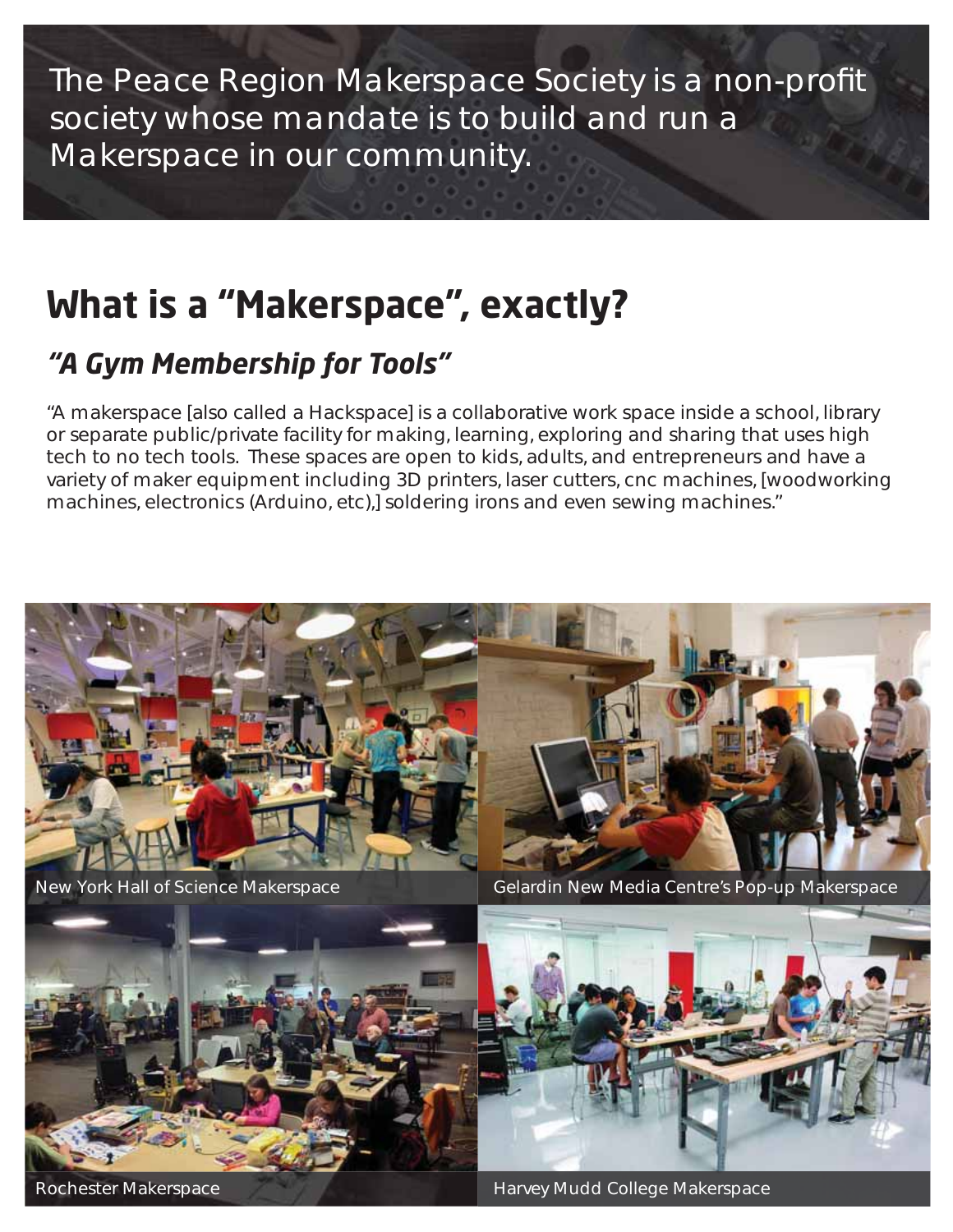# **Why Build a Makerspace in Grande Prairie?**

Have you ever wanted to build something cool, but realized that the tools, knowledge or facilities were out of your reach? That's exactly what a Makerspace provides. A public community space where you can find the tools and equipment to let your imagination run wild and build cool things. And when you need it, help from other smart & creative people!



Create and operate a successful non-profit community Makerspace in Grande Prairie.

**Our Mission**

To provide tools, knowledge, and facilities for our community to build projects, prototype ideas, learn new techniques, and network with each other.

# **How Does This Benefit the Community?**



#### **Build Community**

A place for people of all ages to come together to learn, explore, be creative, make cool things, and find common interests.



#### **Foster Innovation**

Allow knowledge and ideas to be openly shared and collaborated on, fostering & speeding the growth and development of ideas.



#### **Empower Creators**

Provide inventors, makers, and creators the tools, materials and facilities they need to rapidly prototype and test their ideas.





Diversify our economic profile with inventions and ideas that lead to new businesses, industries and possibilities.



#### **Create Careers**

Inspire people to explore technology, engineering, and trades career paths. Create a modern, tech-savvy workforce.



#### **Boost Tourism**

Add a unique element which attracts people from around the region to visit our community. Foster "geek tourism."